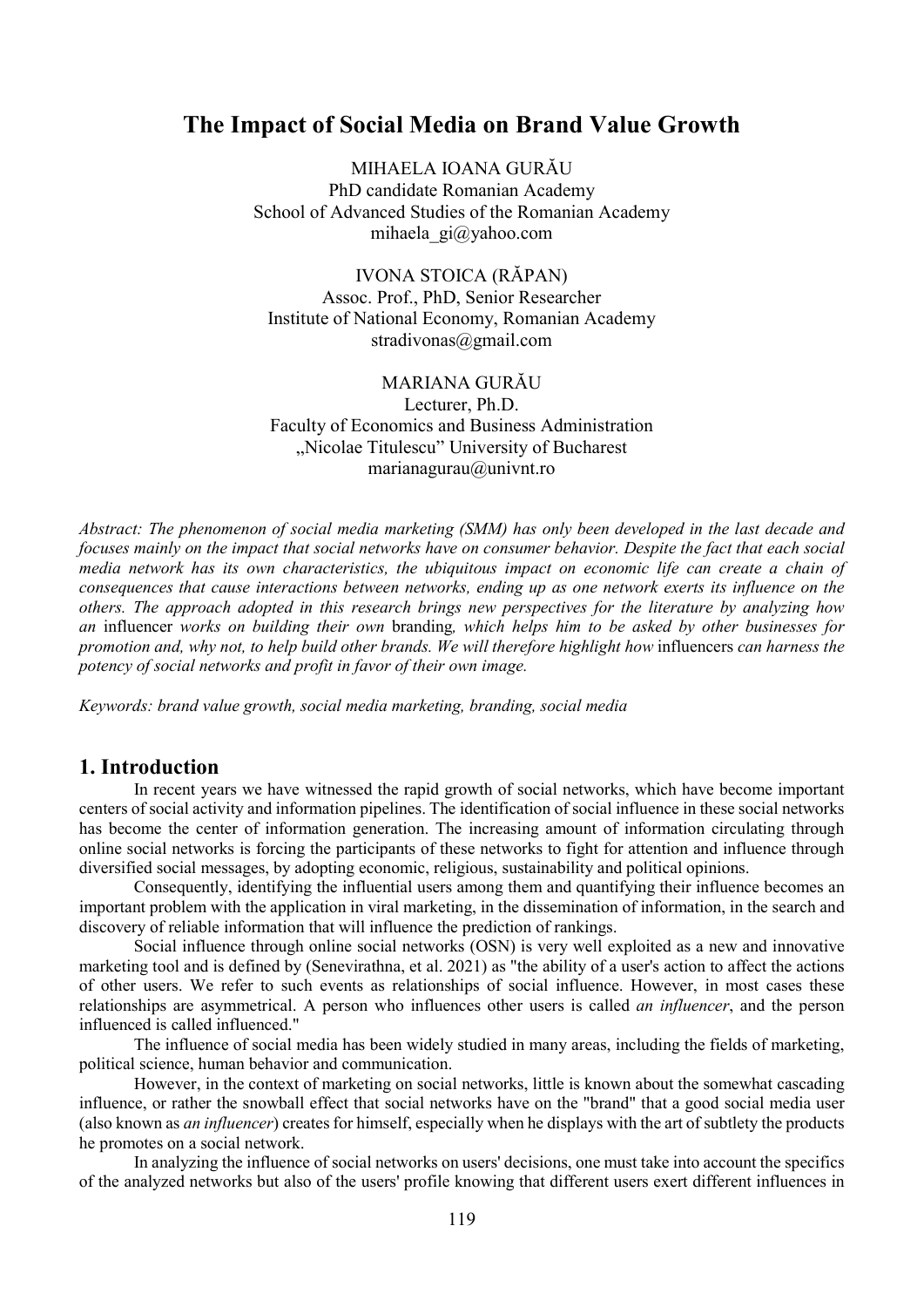different ways, and the influence is correlated with the specific attributes of the user and the content. A contentrelated attribute could be to start a new post, contribute to a post, or share an existing post.

## 2. The role of social networks in increasing brand value

The dynamic and interactive functions of social networks make them an ideal channel for followers to engage in dialogue communication with opinion formers. Communicators can post messages designed to initiate conversational responses and get replies to messages from stakeholders interested in the topic, and thus encourage close ties with their followers. For example, on Facebook, Intagram, Youtube, Tik Tok you can initiate conversations in the comments section of each post. Also, by using  $\omega$  can be evoked the person whose username is denied.

#### 2.1. Theories of uses and satisfactions

Theories of uses and gratifications theory (UGT) (Katz, Blumler and Gurevitch, 1974) is a framework that explains how and why people actively search for certain types of media, theories that successfully apply to social media users. People receive satisfaction through social networks, they satisfy their informational, social and recreational needs.

 In recent years, we have witnessed the rapid growth of online social networks, which have become important centers of social activity and information pipelines. Identifying social influence in these platforms can give us meaningful information to better understand the interaction behaviors between online users. However, it is difficult to quantitatively measure the influence among users, since many key factors cannot be noticed conveniently. More recent papers focus mainly on the development of theoretical models based on explicit causal knowledge. However, such knowledge is usually not available and often needs to be discovered.

The worldwide use of several social networks and the investments that companies make to promote their products and services through social networks have led researchers to study the interactions between these networks. (Phua, Jin and Kim 2017) have found that Instagram users have the biggest commitment compared to Facebook. Such a finding is also supported by the strategy of many economic entities to use Instagram as a "showcase" of presentation of the products or services offered.

With the rapid increase in the use of online social networks, social platforms now represent a large part of daily communication and play a major role in the dissemination of information throughout society. (Senevirathna, and others 2021) classifies the actions of social media users into three types:

(1) initiating a conversation or post ,

(2) contribution to an existing conversation or post, or

(3) sharing an existing post between conversations without changing the content.

Studies on the influence of social networks claim that the influence of a user is the same in all types of action. However, in reality, there are differences in how users influence others through initiation, contribution and sharing actions. Ignoring these differences in behavioral influence can prevent a comprehensive understanding of the real role of social influence in a wide variety of scenarios, including the propagation of information and maximization of influence, the transfer of knowledge in a community, and the development of projects such as online influence campaigns or online brand involvement at different stages of consumer purchasing decision.

For example, in online marketing campaigns, some users may create original content, some users may contribute to content created by others, and other users may spread the content to others through sharing. If a marketing firm is interested in controlling or interacting with this information shared, they may want to identify different users based on the role they play and how that user affects other users. Therefore, in this study, rather than modeling influence as a single entity, we modeled influence as its effect on the turnover of the business that an influncer has developed as a result of the promotion of products or services of companies in various fields of activity with the exploration of the cascading effects of social influence.

### 2.2. The role of social networks in increasing brand value

Currently, the evolution of social media platforms plays an important role in all areas of life, finding them deeply involved in issues of shaping tastes in consumer choices. Information circulates very quickly through Instagram, TikTok, Facebook, Twitter, vlogs, and events that affect any of the areas of economic and social life reach consumers in real time. In addition, the *social media* user generation is modern and open to everything new, with high tolerance and increased interest in making a better world.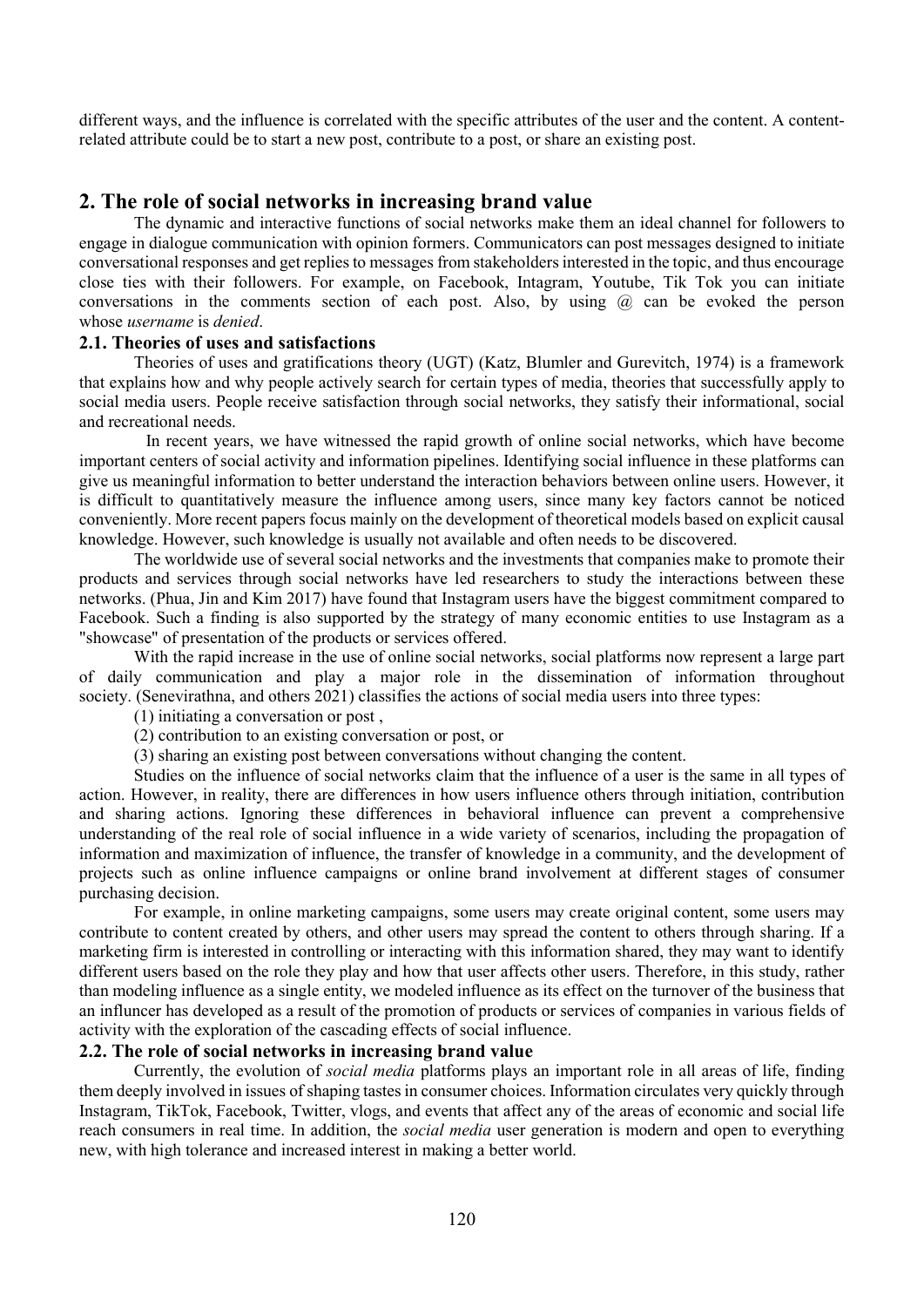The role of social networks in influencing the decisions of their followers, decisions related to choices, behavior, consumption, is one that is difficult to determine and absolutely uneven. (Saike, and others 2013) notes that "identifying influence in online social networks is difficult due to several confusing factors such as homophilia, unnoticed heterogeneity , simultaneity, factors that vary over time and other contextual effects. "

Studying the literature I did not find any study on the branding of a social media user who has a large number of followers – *influencer* – and who uses his influence in two senses: promoting products and services of other companies in an original way and working subtly on the development of his own brand. There are papers that analyze how some companies grow (Romao, and others 2019) as a result of using social networks for the purpose of promoting their own products. The article "aims to understand how interactions across multiple social networks influence the visibility of the most relevant social network of a luxury brand that acts as a showcase (Instagram)."

The approach adopted in this research brings new perspectives for the literature by analyzing how an influencer works on building their own branding, which helps him to be asked by other businesses for promotion and, why not, to help build other brands. We will therefore highlight how influencers can harness the potency of social networks and profit in favor of their own image.

Therefore, the following two research questions arise: (1) is there an influence of reciprocity between the development of one's own brand, reflected in the turnover, and the number of followers and their reactions to the posts of an influencer? (2) is it possible to reveal which characteristics contribute most to such an influence?

## 3. Case study "The impact of social networks on brand value growth"

In order to analyze the increase in the brand value of an economic entity whose object of activity is the provision of media representation services by promoting products and services (to some beneficiaries) through our own social networks, we have collected data on the evolution of the number of followers, the number of comments and the number of likes (likes) of the Instagram account that the company uses for media representation services.

We considered that these are the independent variables that influence the turnover of the firm, as a dependent variable. In order to be able to obtain relevant results, we used the monthly data on the listed elements, over a period of 41 months, which are relevant given the rapid increase in turnover, but also in the number of followers in a fairly short time that made there were big differences from month to month.

By analyzing these data, it is desired to identify the evolution trend of the turnover in the foreseeable future.

#### 3.1. Purpose of the Study

This study aims at econometric modeling of social-media parameters, such as: the number of posts, the number of followers, the number of comments and the number of monthly likes, on the turnover from advertising services, as a dependent variable.

#### 3.2. Assumptions

The hypotheses studied are:

H1: There are significant causal relationships between the elements involved in the study;

H2: The equation of link between the evolution of turnover and the social media elements studied, estimated in the long term, is statistically significant.

### 3.3. Presentation of the data used

We analyzed the turnover of the company of a content creator and we used as data the evolution of the number of its followers, the evolution of the number of likes and comentaries, the number of postations per Instagram from January 2018 to December 2021. The data was taken from the internet (source: https://socialblade.com/youtube/c//monthly).

In order to test the long-term relationship between turnover (CA) and Instagram / Month Posts (POINS), Instagram Followers (UINST), respectively The Number of Likes (LIKE) and Comments (COMENT), we will start by testing the stationaryness of the data series used.

## 3.4. Stationary testing

Series: Turnover (CA) The ADF and KPSS tests of the root drive are shown in the following tables: Table 1. ADF drive root test for "Turnover" series Null Hypothesis: CA has a unit root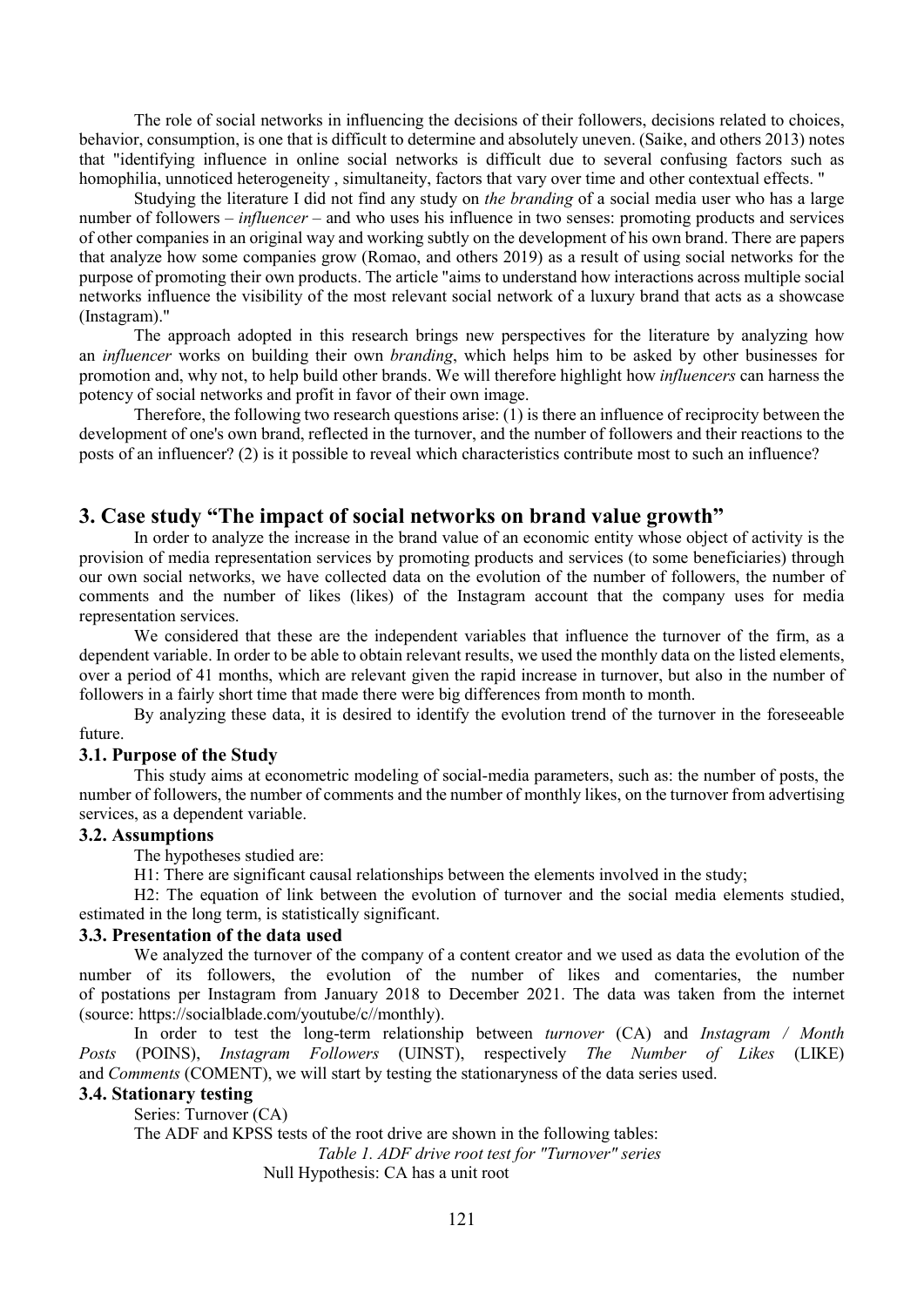|         |             |                                                 |  | t-               |         | P          |
|---------|-------------|-------------------------------------------------|--|------------------|---------|------------|
|         |             |                                                 |  | <b>Statistic</b> | $rob.*$ |            |
|         |             |                                                 |  |                  |         | $\theta$ . |
|         |             | Augmented Dickey-Fuller test statistic 3.189228 |  |                  | 0281    |            |
|         | <b>Test</b> | critical<br>$1\%$                               |  |                  |         |            |
| values: |             | level                                           |  | 3.605593         |         |            |
|         |             | $5\%$                                           |  |                  |         |            |
|         |             | level                                           |  | 2.936942         |         |            |
|         |             | 10                                              |  |                  |         |            |
|         |             | $%$ level                                       |  | 2.606857         |         |            |

Exogenous: Constant Lag Length:  $0$  (Automatic - based on SIC, maxlag=9)

The probability attached to the null hypothesis (CA has a drive root) is 0.028, below the standard threshold of 5%. According to the ADF test, we accept the hypothesis that the CA series is stationary.

> Table 2. KPSS drive root test for "Turnover" series Null Hypothesis: CA is stationary Exogenous: Constant Bandwidth: 3 (Newey-West automatic) using Bartlett kernel

|            |          |                                                  | M-Stat. |            |
|------------|----------|--------------------------------------------------|---------|------------|
|            |          | Kwiatkowski-Phillips-Schmidt-Shin test statistic | 850853  | 0.         |
| Asymptotic | critical | $1\%$                                            |         | 0.         |
| values*:   | level    |                                                  | 739000  |            |
|            |          | $5\%$                                            |         | $\theta$ . |
|            | level    |                                                  | 463000  |            |
|            |          | 10%                                              |         | 0.         |
|            | level    |                                                  | 347000  |            |

\*Kwiatkowski-Phillips-Schmidt-Shin (1992, Table 1)

The KPSS test rejects the situation of stationaryness (the statistics of the test, 0.8508, are greater than the value corresponding to the threshold of 5%, respectively, 0.463).

The ADF and KPSS therapies provide contradictory results (moreover, Ng-Perron tests reject the unit root hypothesis, and the ERS Point Optimal test does not support that hypothesis).

Conflicting results may be due to the small number of comments available (41).

Instead, all tests reject the unit root hypothesis for the series calculated in the first difference. In view of the previous analyses, we consider as a working hypothesis, that the Turnover series is nonexistential, integrated by order I.

Series: Instagram Followers (UINST)

The ADF and KPSS tests of the root drive are shown in the following tables:

Table 3. ADF drive root test for the series "Followers on Instagram" Null Hypothesis: UINST has a unit root Exogenous: Constant Lag Length: 0 (Automatic - based on SIC, maxlag=9)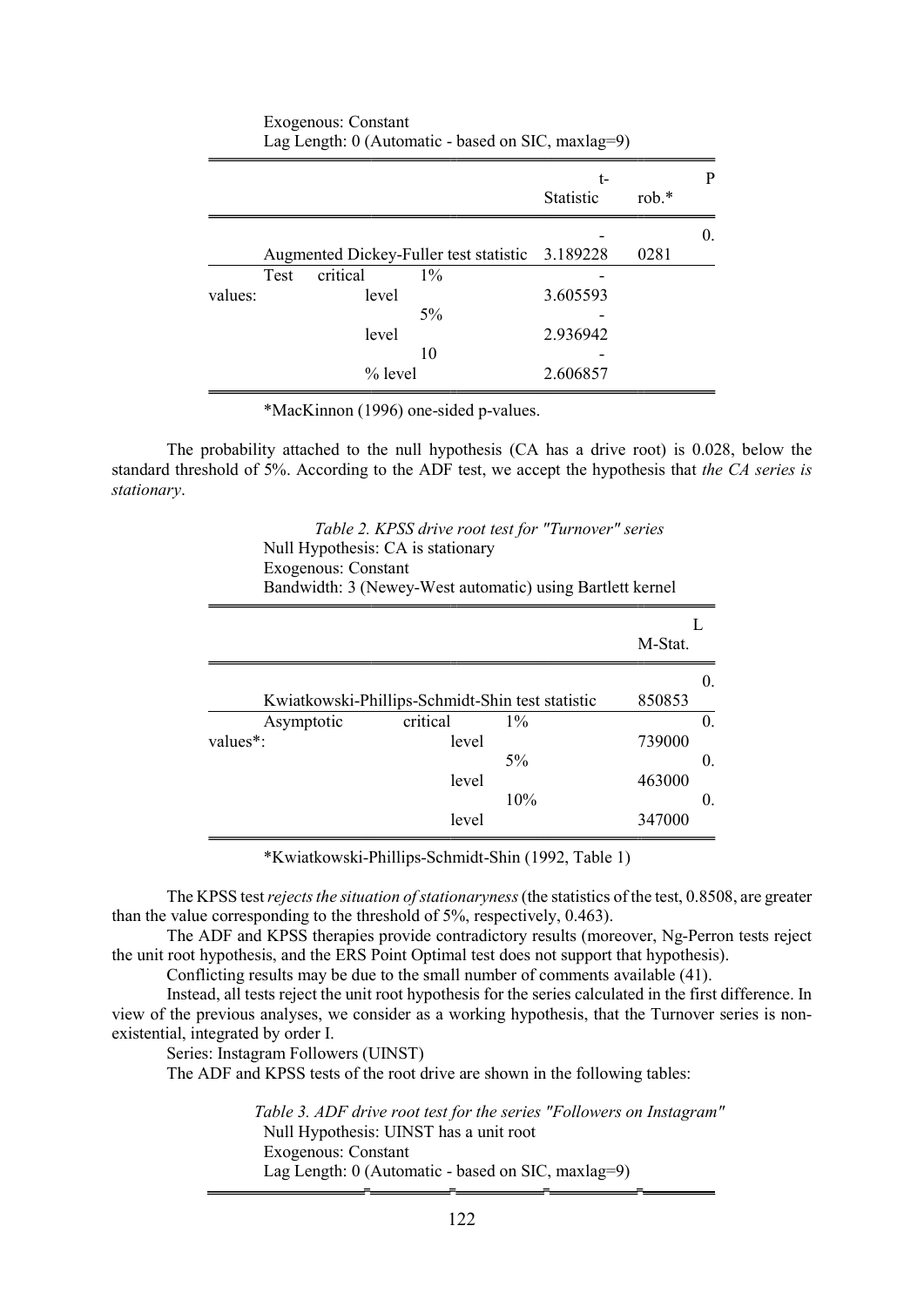|         |      |                                                 |       | t-               |         | P  |
|---------|------|-------------------------------------------------|-------|------------------|---------|----|
|         |      |                                                 |       | <b>Statistic</b> | $rob.*$ |    |
|         |      |                                                 |       |                  |         | 0. |
|         |      | Augmented Dickey-Fuller test statistic 2.914180 |       |                  | 0526    |    |
|         | Test | critical                                        | $1\%$ |                  |         |    |
| values: |      | level                                           |       | 3.605593         |         |    |
|         |      |                                                 | $5\%$ |                  |         |    |
|         |      | level                                           |       | 2.936942         |         |    |
|         |      |                                                 | 10    |                  |         |    |
|         |      | $%$ level                                       |       | 2.606857         |         |    |

According to the ADF test, the probability attached to the null hypothesis (CA has a drive root) is 0.0526 slightly above the standard threshold of 5%.

| Table 4. KPSS drive root test for the series "Instagram Followers" |  |
|--------------------------------------------------------------------|--|
| Null Hypothesis: UINST is stationary                               |  |
| Exogenous: Constant                                                |  |
|                                                                    |  |

Bandwidth: 5 (Newey-West automatic) using Bartlett kernel

|            |                                                  |       | M-Stat. |            |
|------------|--------------------------------------------------|-------|---------|------------|
|            |                                                  |       |         | 0.         |
|            | Kwiatkowski-Phillips-Schmidt-Shin test statistic |       | 787896  |            |
| Asymptotic | critical                                         | $1\%$ |         | 0.         |
| values*:   | level                                            |       | 739000  |            |
|            |                                                  | 5%    |         | 0.         |
|            | level                                            |       | 463000  |            |
|            |                                                  | 10%   |         | $\theta$ . |
|            | level                                            |       | 347000  |            |

\*Kwiatkowski-Phillips-Schmidt-Shin (1992, Table 1)

The KPSS test rejects the stationary hypothesis (the statistics of the test, 0.7879, is higher than the value corresponding to the threshold of  $5\%$ , respectively, 0.463).

All tests reject the unit root hypothesis for the series calculated in the first difference. We accept the hypothesis that the UINST series is non-stationary, integrated by the first order.

```
Series: Number of likes (LIKE)
```
The ADF and KPSS tests of the root drive are shown in the following tables:

| Table 5. ADF drive root test for the series "Number of likes"" |
|----------------------------------------------------------------|
| Null Hypothesis: LIKE has a unit root                          |
| Exogenous: Constant                                            |
| Lag Length: $0$ (Automatic - based on SIC, maxlag=9)           |

|                                                 | t-                           |      |  |
|-------------------------------------------------|------------------------------|------|--|
|                                                 | <b>Statistic</b><br>rob. $*$ |      |  |
|                                                 |                              |      |  |
| Augmented Dickey-Fuller test statistic 2.351894 |                              | 1615 |  |
| critical<br>$1\%$<br><b>Test</b>                |                              |      |  |
| values:<br>level                                | 3.605593                     |      |  |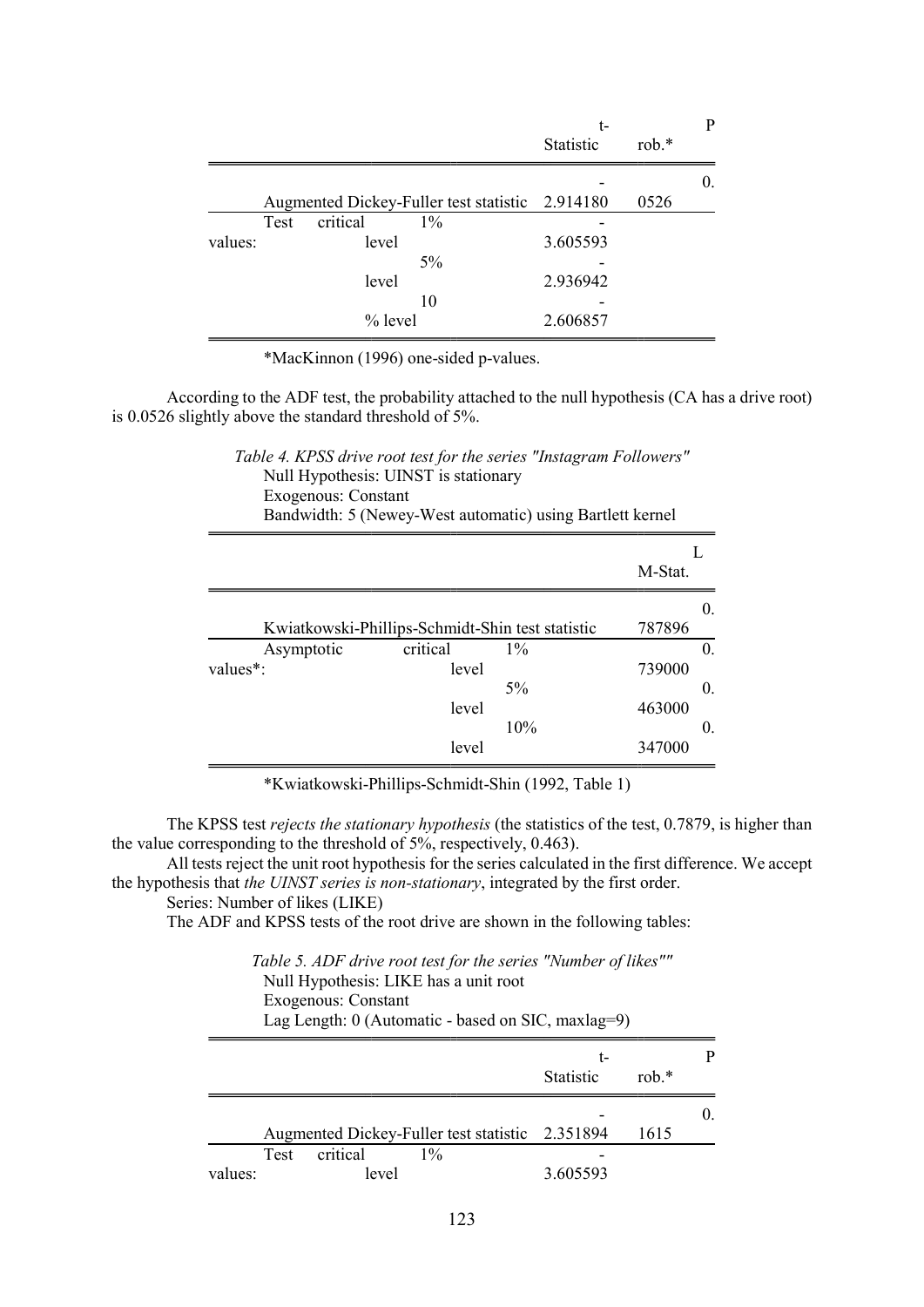| 5%<br>level<br>10 | $\overline{\phantom{0}}$<br>2.936942 |  |
|-------------------|--------------------------------------|--|
| $%$ level         | $\overline{\phantom{0}}$<br>2.606857 |  |

According to the ADF test, the probability attached to the null hypothesis (CA?? or LIKE?? has a drive root is 0.1615, above the standard threshold of 5%. The test does not reject the assumption that the LIKE series is non-stationary. As the value of the statistic is slightly above the 10% threshold, we also apply the KPSS test.

### Table 6. KPSS test of the root of the drive for the series "Number of likes" Null Hypothesis: LIKE is stationary

| Exogenous: Constant   | Bandwidth: 5 (Newey-West automatic) using Bartlett kernel |         |
|-----------------------|-----------------------------------------------------------|---------|
|                       |                                                           |         |
|                       |                                                           | M-Stat. |
|                       |                                                           | O.      |
|                       | Kwiatkowski-Phillips-Schmidt-Shin test statistic          | 413097  |
| Asymptotic            | critical<br>$1\%$                                         |         |
| values <sup>*</sup> : | level                                                     | 739000  |
|                       | 5%                                                        |         |

\*Kwiatkowski-Phillips-Schmidt-Shin (1992, Table 1)

level

level

10%

463000

347000

0.

The KPSS test does not reject the hypothesis that the LIKE series is stationary (the value of the statistics is 0.413, lower than 5%). The results of the application of ADF and KPSS are contradictory, we have applied other tests: Phillips-Perron and Ng-Perron do not reject the unit root hypothesis.

Instead, all tests reject the unit root hypothesis for the series calculated in the first difference. We accept the hypothesis that the LIKE series is non-stationary, integrated by the first order. Series: Comments (COMENT)

The ADF and KPSS tests of the root drive are shown in the following tables:

|         | Table 7. ADF test of the root drive for series "Comments"<br>Null Hypothesis: COMENT has a unit root<br>Exogenous: Constant<br>Lag Length: $0$ (Automatic - based on SIC, maxlag=9) |                                                 |                        |          |            |  |
|---------|-------------------------------------------------------------------------------------------------------------------------------------------------------------------------------------|-------------------------------------------------|------------------------|----------|------------|--|
|         |                                                                                                                                                                                     |                                                 | t-<br><b>Statistic</b> | rob. $*$ | P          |  |
|         |                                                                                                                                                                                     | Augmented Dickey-Fuller test statistic 2.511746 |                        | 1203     | $\Omega$ . |  |
| values: | Test                                                                                                                                                                                | critical<br>3.605593<br>2.936942                | 4.205004<br>3.526609   |          |            |  |
|         |                                                                                                                                                                                     | 2.606857                                        | 3.194611               |          |            |  |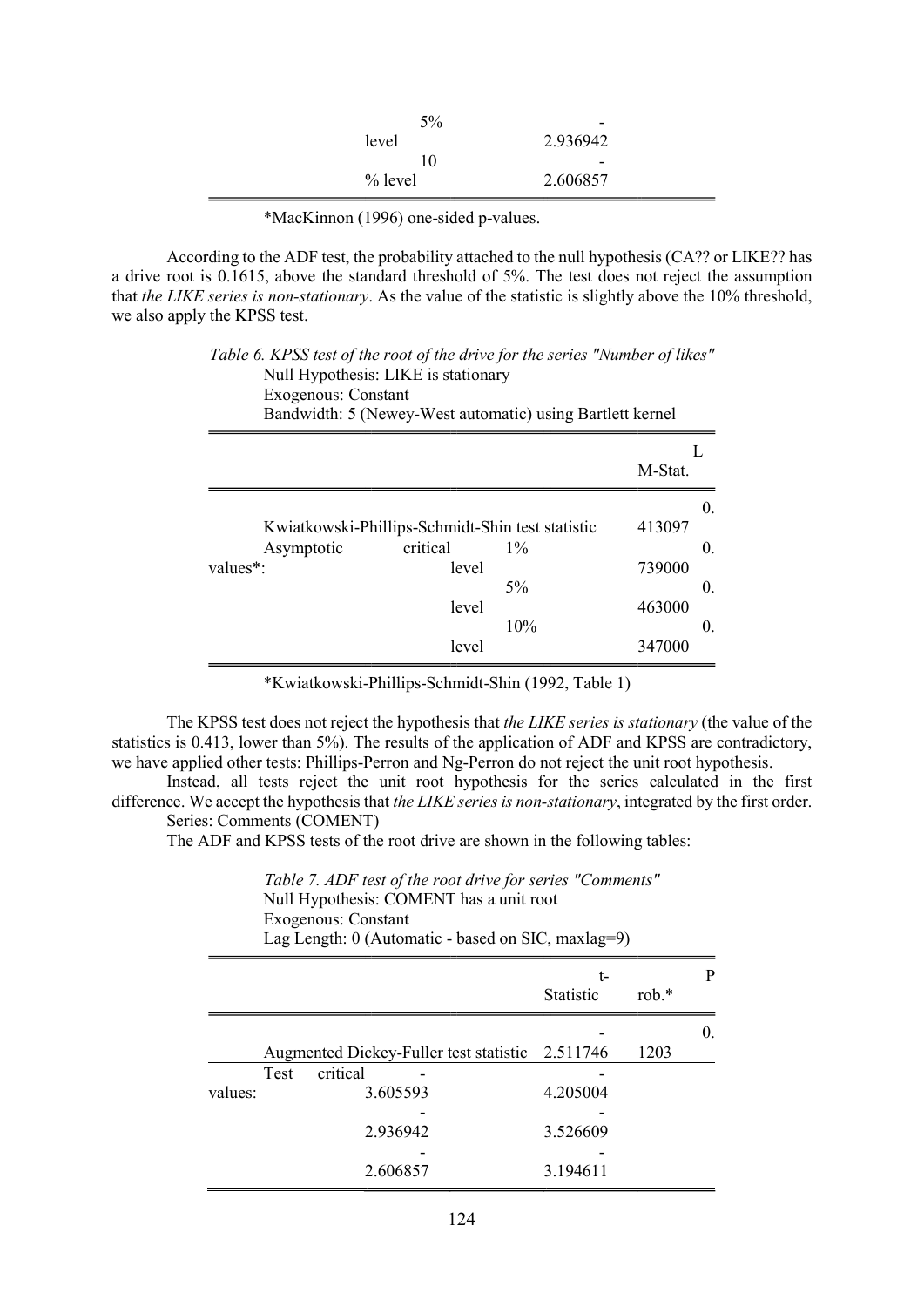According to the ADF test, the probability attached to the null hypothesis (CA has a drive root) is 0.1203 above the standard threshold of 5%.

Table 8. KPSS test of the root drive for the series "Comments"

Null Hypothesis: LIKE is stationary

Exogenous: Constant

Bandwidth: 5 (Newey-West automatic) using Bartlett kernel

|            |          |                                                  | M-Stat. |    |
|------------|----------|--------------------------------------------------|---------|----|
|            |          |                                                  |         | 0. |
|            |          | Kwiatkowski-Phillips-Schmidt-Shin test statistic | 608296  |    |
| Asymptotic | critical | $1\%$                                            |         | 0. |
| values*:   | level    |                                                  | 739000  |    |
|            |          | $5\%$                                            |         | 0. |
|            | level    |                                                  | 463000  |    |
|            |          | 10%                                              |         | 0. |
|            | level    |                                                  | 347000  |    |

\*Kwiatkowski-Phillips-Schmidt-Shin (1992, Table 1)

The statistics of the KPSS test shall be above the value corresponding to the 5% threshold. I reject, the assumption that the COMENT series is stationary. All tests reject the unit root hypothesis for the series calculated in the first difference. Consequently, we accept the hypothesis that the series "Comments" is non-stationary, integrated by the first order.

Series: Instagram Posts / Moon (POINS)

J.

The ADF test is shown in the following table:

|         |      | Exogenous: Constant | Null Hypothesis: POINS has a unit root<br>Lag Length: 0 (Automatic - based on AIC, maxlag=9) |                        |         |    |
|---------|------|---------------------|----------------------------------------------------------------------------------------------|------------------------|---------|----|
|         |      |                     |                                                                                              | t-<br><b>Statistic</b> | $rob.*$ |    |
|         |      |                     |                                                                                              |                        |         | O. |
|         |      |                     | Augmented Dickey-Fuller test statistic 6.192091                                              |                        | 0000    |    |
|         | Test | critical            | $1\%$                                                                                        |                        |         |    |
| values: |      | level               |                                                                                              | 3.605593               |         |    |
|         |      |                     | $5\%$                                                                                        |                        |         |    |

2.936942

2.606857

-

Table 9. ADF drive root test for "Instagram Posts/ Month" series

\*MacKinnon (1996) one-sided p-values.

10

level

% level

The probability attached to the null hypothesis (POINS has a drive root) is < 0.0001. According to the ADF test, we accept the hypothesis that the POINS series is stationary. We also apply the KPSS test:

> Table 10. KPSS Drive Root Test for Instagram/Month Posts Series" Null Hypothesis: LIKE is stationary Exogenous: Constant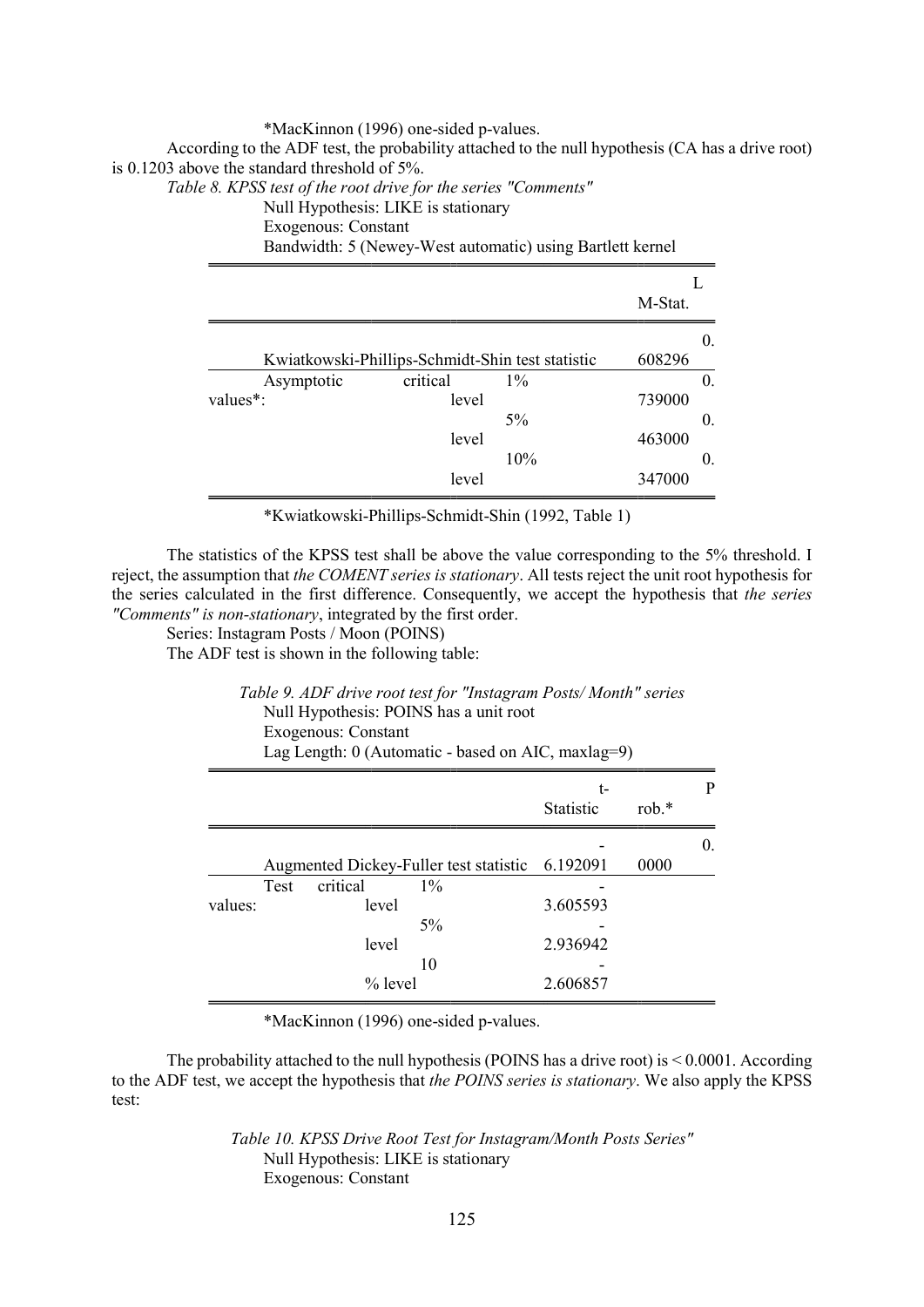|            |                                                  |       | M-Stat. |
|------------|--------------------------------------------------|-------|---------|
|            |                                                  |       | 0.2     |
|            | Kwiatkowski-Phillips-Schmidt-Shin test statistic |       | 77543   |
| Asymptotic | critical                                         | $1\%$ | 0.      |
| values*:   | level                                            |       | 739000  |
|            |                                                  | $5\%$ | 0.      |
|            | level                                            |       | 463000  |
|            |                                                  | 10%   | 0.      |
|            | level                                            |       | 347000  |

#### Bandwidth: 5 (Newey-West automatic) using Bartlett kernel

\*Kwiatkowski-Phillips-Schmidt-Shin (1992, Table 1)

The statistics of the KPSS test are below the value corresponding to the threshold of 5%. We do not reject the hypothesis that the series "Instagram Posts / Moon" is stationary. Consequently, we accept the hypothesis that the series "Instagram Posts / Moon" is stationary.

#### 3.5. Causation tests

Based on the results of the stationary analyses, we apply the Granger causation test for the d(CA), d(UINST), d(LIKE) d(COMENT) and POINS series. The results are as follows:

Table 11. Granger causation tests

Pairwise Granger Causality Tests Sample: 2018M01 2021M12

Lags: 2

| bs                                       | $\Omega$                        | rob.                                           | $\mathbf{P}$                 |
|------------------------------------------|---------------------------------|------------------------------------------------|------------------------------|
| 8                                        | 3<br>44743<br>50867             | $\Omega$ .<br>6431<br>1.<br>2361               | $\mathbf{0}$ .<br>$\theta$ . |
| $8\,$                                    | 3<br>04064<br>31388             | 0.<br>9602<br>$\Omega$ .<br>7328               | $\theta$ .<br>0.             |
| D(COMENT) does not Granger Cause D(CA) 8 | 3<br>39468<br>08938             | $\overline{0}$ .<br>6770<br>$\Omega$ .<br>9147 | $\mathbf{0}$ .<br>$\theta$ . |
| 8                                        | 3<br>74954<br>22607             | 0.<br>4805<br>2.<br>1239                       | $\mathbf{0}$ .<br>$\theta$ . |
| 8                                        | $\mathcal{E}$<br>97455<br>05143 | 0.<br>3880<br>$\Omega$ .<br>9499               | $\theta$ .<br>0.             |
|                                          |                                 |                                                | $F-$<br>Statistic            |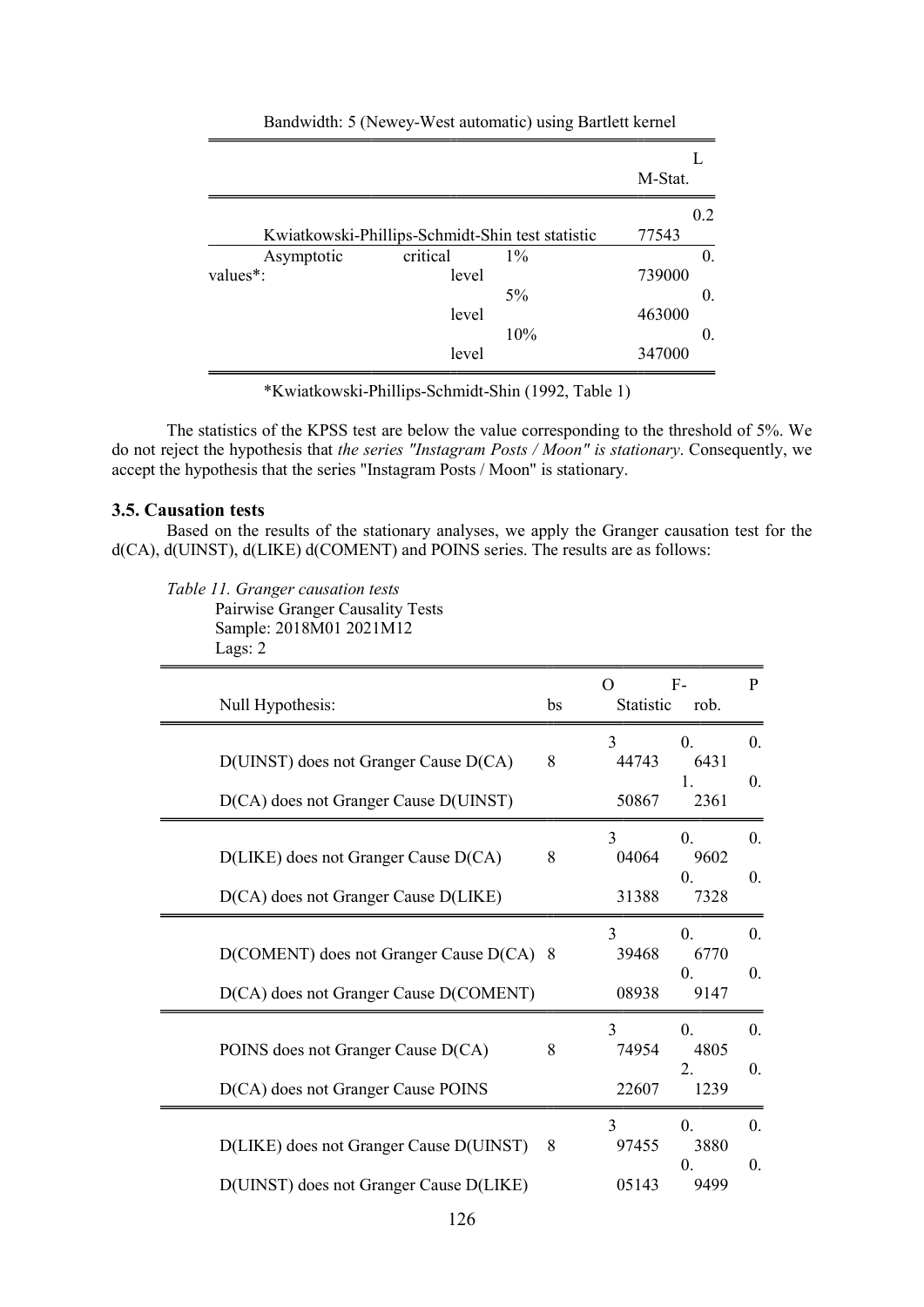| D(COMENT) does not Granger Cause<br>D(UINST)<br>8                                     | 3<br>83547                     | 1.<br>1755<br>$\Omega$ .                 | $\theta$ .<br>0.               |
|---------------------------------------------------------------------------------------|--------------------------------|------------------------------------------|--------------------------------|
| D(UINST) does not Granger Cause D(COMENT)                                             | 41928                          | 6610                                     |                                |
| 8<br>POINS does not Granger Cause D(UINST)<br>D(UINST) does not Granger Cause POINS   | $\mathbf{R}$<br>77253<br>13081 | $\Omega$ .<br>4700<br>$\Omega$ .<br>8778 | $\overline{0}$ .<br>$\theta$ . |
| D(COMENT) does not Granger Cause D(LIKE)8<br>D(LIKE) does not Granger Cause D(COMENT) | $\mathbf{3}$<br>27740<br>82149 | $\Omega$ .<br>7595<br>$\Omega$ .<br>4486 | $\theta$ .<br>$\theta$ .       |
| POINS does not Granger Cause D(LIKE)<br>8<br>D(LIKE) does not Granger Cause POINS     | $\mathbf{3}$<br>14403<br>06844 | 0.<br>8664<br>3.<br>0600                 | $\theta$ .<br>0.               |
| POINS does not Granger Cause D(COMENT) 8<br>D(COMENT) does not Granger Cause POINS    | $\mathbf{3}$<br>83183<br>70952 | $\Omega$<br>4442<br>$\Omega$ .<br>4992   | $\theta$ .<br>$\theta$ .       |

The tests do not identify granger causal relationships between the change in the analyzed variables. In these conditions, we do not calculate models between stationary variables by differentiation, but we test the possibility of the existence of co-integration relations between the integrated variables of the first order.

#### 3.6. Cointegration model

We built a model of cointegration between the non-stationary variables. The result is shown in the following table:

Table 12. Granger causation tests Vector Error Correction Estimates Sample (adjusted): 2018M03 2021M05 Included observations: 39 after adjustments Standard errors in ( ) & t-statistics in  $\lceil \cdot \rceil$ 

| Cointegrating Eq: | CointEq<br>1                                         |
|-------------------|------------------------------------------------------|
| $CA(-1)$          | 1.0000<br>${\bf 00}$                                 |
| $POINS(-1)$       | 1849.188<br>(834.41)<br>6)<br>$[ -$<br>2.21615]      |
| $UINST(-1)$       | 0.931930<br>(0.1889)<br>3)<br>$\lceil$ -<br>4.93279] |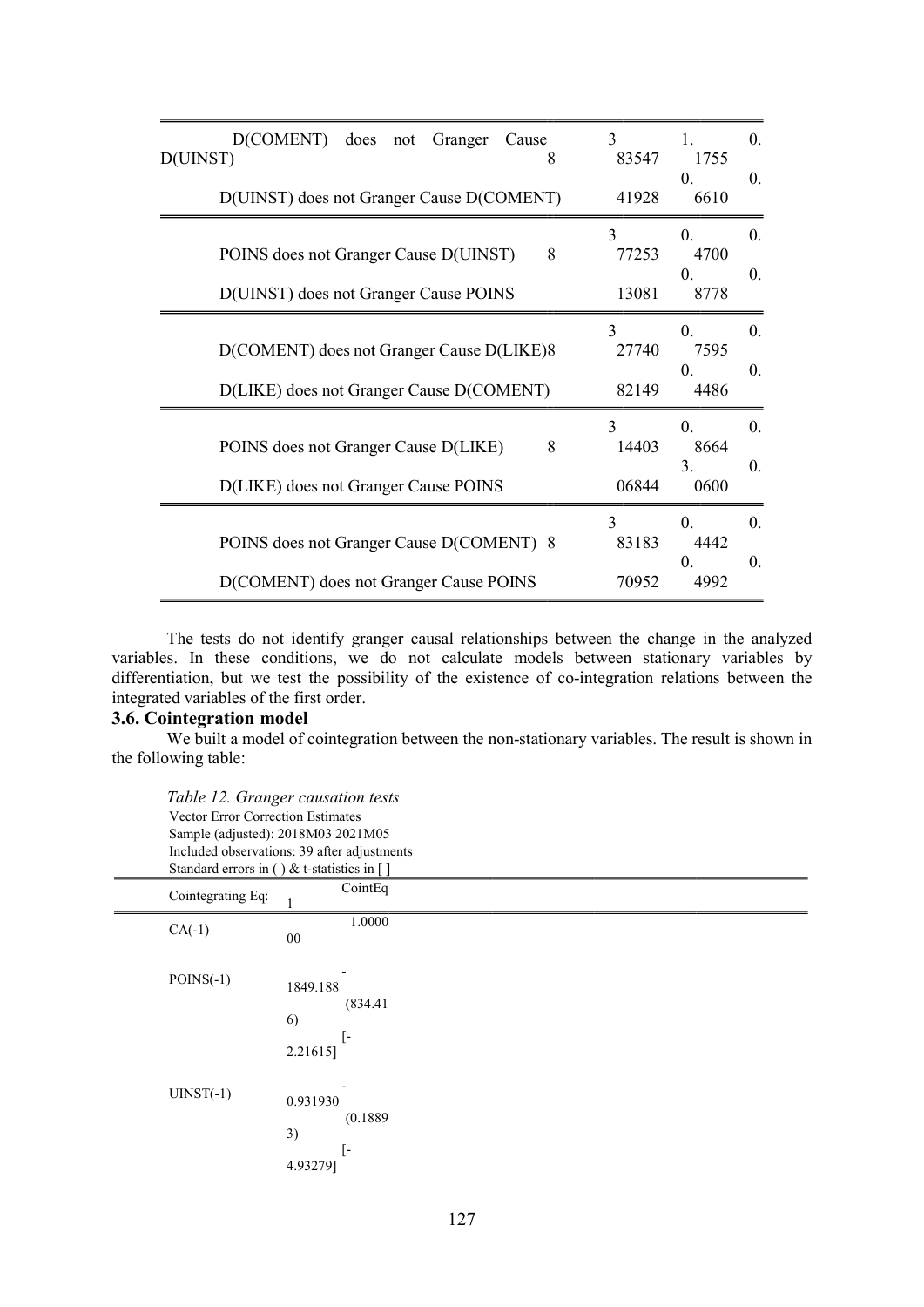| $LIKE(-1)$   | 2.499821<br>(2.3796)<br>1)<br>ſ-<br>1.05052]    |
|--------------|-------------------------------------------------|
| $COMENT(-1)$ | 296.98<br>25<br>(105.48)<br>4)<br>ſ<br>2.81541] |
| С            | 179863<br>1.                                    |

.1

Error Correction: D(CA) NO D(POI  $D(CA)$  NS) D(UIN  $ST)$ D(LIKE ) D(COME NT) CointEq1 0.905836 51 0.0001 0.0302 - 0.000581 82  $(0.1818)$ 7) (6.9E-05)  $(0.0135)$   $(0.0144)$   $(0.00043)$ 9) [- 4.98070] [ 2.17132] [ 2.22804] [- 0.61777] 1.35733] [-  $D(CA(-1))$  0.4475<br>59 0.5 59 2.86E-- 0.010106 0.0007 0.000443 (0.1769 1)  $(0.00042)$   $(0.0152)$   $(0.0152)$   $(0.0150)$   $(0.00042)$  $(6.8E-$  (0.0132 (0.0140 [ 2.52988] [ 0.42352] [- 0.76440]  $[$  [ 1.06418]  $D(POINS(-1))$   $510.6003$ - 0.320146 9.7471 09 - 11.79288 0.993904 (395.70 (0.1510 6) 9) (29.571 (31.343 8)  $(29.371)$   $(31.343)$   $(0.93082)$ [- 1.29035] [- 2.11889] [ 0.32961] [-<br>0.37625] [ 1.06777]  $D(UINST(-1))$  2.9880 52 - 0.000126 86  $\begin{array}{c} 0.3100 \\ 58 \end{array}$  0.0816 <sup>58</sup>-0.000994 (2.0333 (0.0007 2)  $\begin{pmatrix} 8 \end{pmatrix}$  (0.1519  $(0.1515)$   $(0.1010)$   $(0.00478)$  (0.1610 [ 1.46955] [- 0.16291] [ 2.04067] [ 0.50702] 0.20788] [-  $D(LIKE(-1))$  0.7113 83 - 0.000696 12 0.1679 - 0.365247 0.006965 (2.3418 (0.0008 0) 9) (0.1750 (0.1854 1)  $(0.1634)$   $(0.00551)$ [ 0.30378] [- 0.77825] [ 0.95946] [<sup>-</sup> [1.26443]  $D(COMENT(-1))$  77.944 67 - 0.034647 - 3.794939 6.2717 <sup>66</sup>-0.371883

| $D$ (CONIENT(-1)) | 67       | 0.034647                 |                          | 3.794939 | 66                       |                          | $-0.511003$ |
|-------------------|----------|--------------------------|--------------------------|----------|--------------------------|--------------------------|-------------|
|                   |          | (79.742)                 | (0.0304)                 |          | (5.9592)                 | (6.3162)                 | (0.18758)   |
|                   | 1)       | 5)                       | 6)                       |          | 3)                       |                          |             |
|                   |          |                          | $\overline{\phantom{a}}$ |          | $\overline{\phantom{a}}$ |                          | ı –         |
|                   | 0.97746] | 1.13792]                 |                          | 0.636811 | 0.992961                 | 1.982551                 |             |
|                   |          |                          |                          |          |                          |                          |             |
| C                 |          |                          | 0.5027                   |          | 1839.9                   |                          |             |
|                   | 7801.565 | 09                       | 90                       |          | 120.7850                 |                          | 5.321064    |
|                   |          | (6658.9)                 | (2.5425)                 |          | (497.63)                 | (527.44)                 |             |
|                   | 8)       | 8)                       | 6)                       |          | 6)                       |                          | (15.6640)   |
|                   |          | $\overline{\phantom{a}}$ |                          |          |                          | $\overline{\phantom{a}}$ |             |
|                   | 1.171591 | 0.197721                 |                          | 3.69746] | 0.229001                 |                          | [0.33970]   |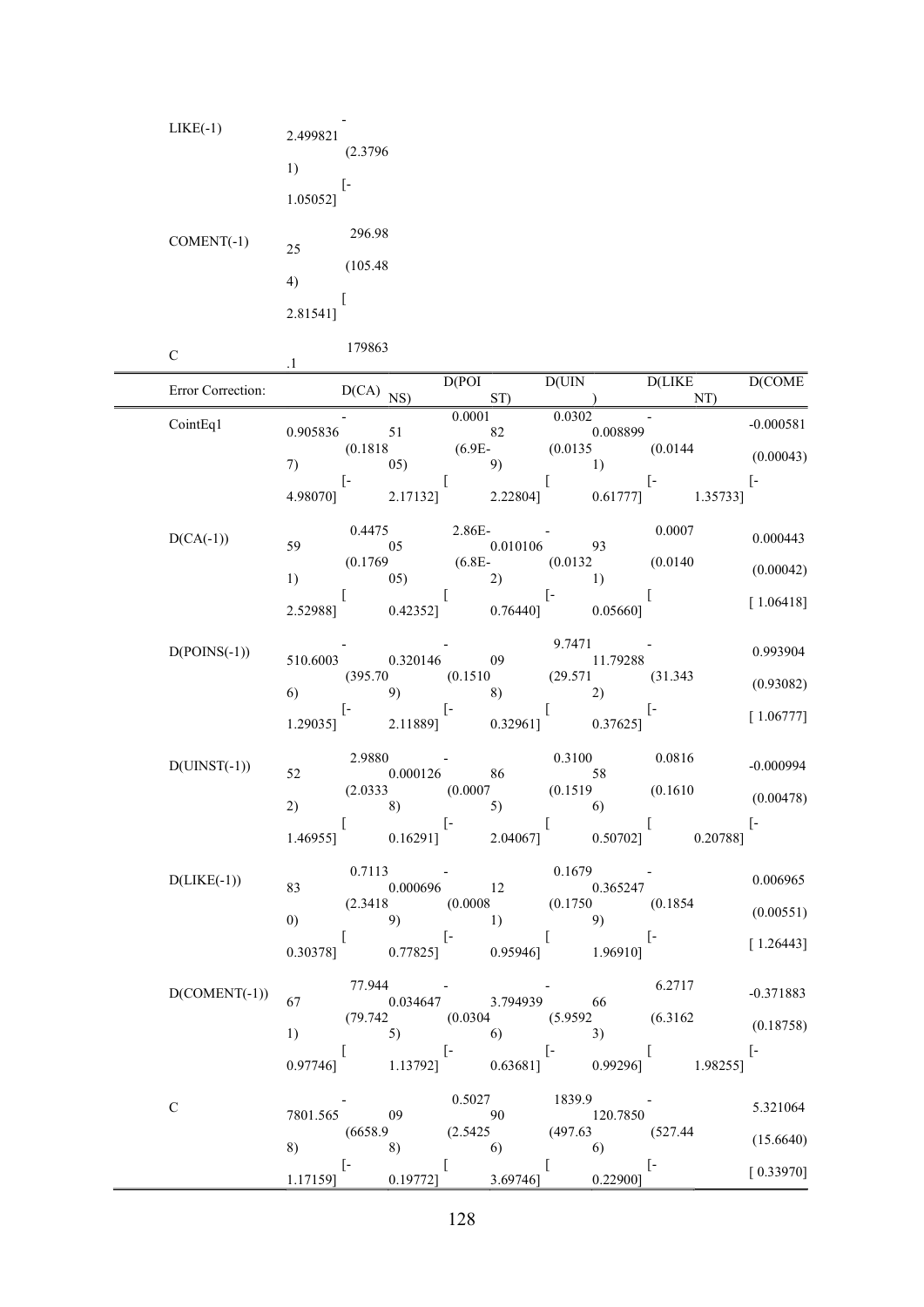| R-squared                               | 44       | 0.4606<br>29   | 0.4496<br>45 | 0.2975<br>63       | 0.1232   | 0.275386    |
|-----------------------------------------|----------|----------------|--------------|--------------------|----------|-------------|
| Adj. R-squared                          | 15       | 0.3595<br>35   | 0.3464<br>35 | 0.1658<br>0.041125 |          | 0.139521    |
| Sum sq. resids                          | $10\,$   | $1.26E+$<br>39 | 1840.4<br>35 | 705009<br>34       | 792001   | 69851.25    |
| S.E. equation                           | 77       | 19861.<br>80   | 7.5837<br>03 | 1484.3<br>15       | 1573.2   | 46.72100    |
| F-statistic                             | 11       | 4.5550<br>08   | 4.3571<br>89 | 2.2590<br>30       | 0.7498   | 2.026909    |
| Log likelihood                          | 437.4465 | 130.4955       | 336.2863     | 338.5552           |          | $-201.4046$ |
| Akaike AIC                              | 13       | 22.792<br>49   | 7.0510<br>43 | 17.604<br>78       | 17.720   | 10.68741    |
| Schwarz SC                              | 72       | 23.090<br>37   | 7.3496<br>01 | 17.903<br>37       | 18.019   | 10.98600    |
| Mean dependent                          | 54       | 1826.1<br>00   | 0.0000<br>10 | 2686.4<br>64       | 98.025   | 2.948718    |
| S.D. dependent                          | 82       | 24817.<br>32   | 9.3808<br>61 | 1625.1<br>30       | 1541.8   | 50.36652    |
| Determinant resid covariance (dof adj.) |          |                |              | 26                 | $1.35E+$ |             |
| Determinant resid covariance            |          |                |              | 25                 | $5.01E+$ |             |
| Log likelihood                          |          |                |              | 1430.641           |          |             |
| Akaike information criterion            |          |                | 49           | 75.417             |          |             |
| Schwarz criterion                       |          |                |              | 71                 | 77.123   |             |
| Number of coefficients                  |          |                |              |                    | 40       |             |

## 4. Conclusions

Researchers increasingly address the subject of the influence of social networks on followers, a new current is about to make its way into their concerns, namely the concept of influence / passivity. A serious disadvantage of such an approach is the requirement of explicit causal knowledge, which is extremely rare in many scenarios and due to the fact that passivity also extends beyond the field of knowledge, that is, those users of social networks who are characterized by passivity, as a rule, are not receptive to scientific studies either and do not respond to questionnaires, the main study tools in the field.

The analysis of these data identified the trend of evolution of the turnover in the foreseeable future. In order to analyze the increase in the brand value of an economic entity whose object of activity is the provision of media representation services by promoting products and services (to some beneficiaries) through our own social networks, we have collected data on the evolution of the number of followers, the number of comments and the number of likes (likes) of the Instagram account that the company uses for media representation services, considering that these are the independent variables that influence the turnover of the firm as a dependent variable.

Starting from the results of the stationary analysis, and as a result of the application of the Granger type causal test for the series d(CA), d(UINST), d(LIKE) d(COMENT) and POINS, we have reached the result that shows us that the co-integration coefficient is negative (-0.905836) and is significantly different from zero, which means that the co-integration equation is stable in the long term. The long-term relationship is:  $CA = 1848.188$ POINS  $+ 0.93163 \cdot$  UINST  $+ 2.49982 \cdot$  LIKE  $- 296.9825 \cdot$  COMMENT  $- 179863.1$  This means that, in the long run, there is a stable positive relationship between turnover (CF) and Instagram / Month Posts (POINS), Instagram followers (UINST), respectively The number of likes (LIKEs) and a negative relationship between turnover (CF) and Comments (COMENT).

#### References:

<sup>[1]</sup> Jula, Dorin. 2020 - 2021. Econometrie în EViews. Note de curs, Centrul de Modelare macroeconomică, . INCE-SCOSAAR, București.

<sup>[2]</sup> Jula, Dorin, și Nicolae Marius Jula. 2020. Econometrie (ediția a 3-a). Bucuresti: Mustang.